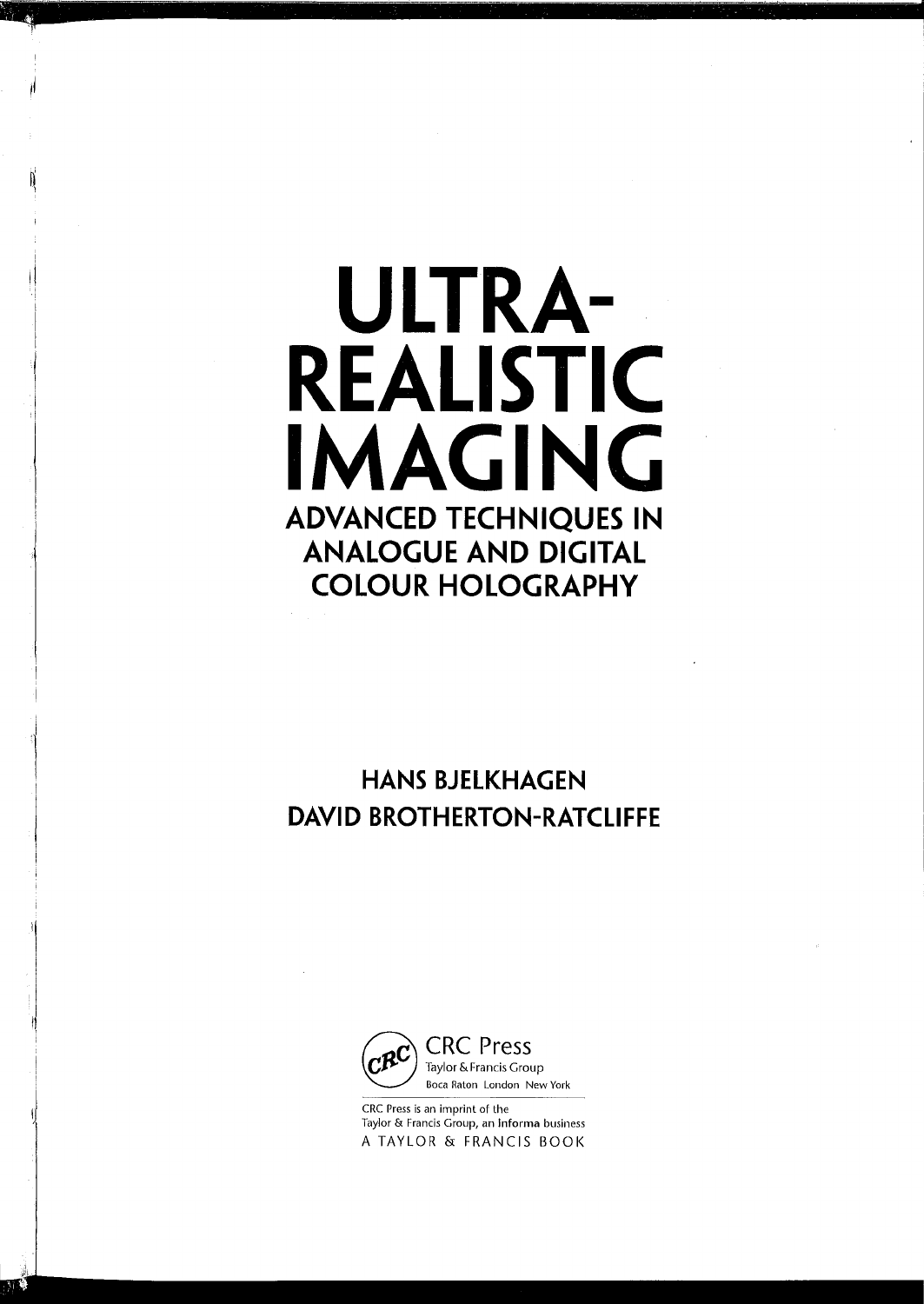CRC Press Taylor & Francis Group 6000 Broken Sound Parkway NW, Suite 300 Boca Ratan, FL 33487-2742

© 2013 by Taylor & Francis Group, LLC CRC Press is an imprint of Taylor & Francis Group, an Inforrna business

No claim to original U.S. Government works

Printed on acid-free paper Version Date: 20130212

Printed and bound in India by Replika Press Pvt. Ltd.

International Standard Book Number-13: 978-1-4398-2799-4 (Hardback)

This book contains information obtained from authentic and highly regarded sources. Reasonable efforts have been made to publish reliable data and information, but the author and publisher cannot assume responsibility for the validity of all materials or the consequences of their use. The authors and publishers have attempted to trace the copyright holders of all material reproduced in this publication and apologize to copyright holders if permission to publish in this form has not been obtained. If any copyright material has not been acknowledged please write and let us know so we may rectify in any future reprint.

Except as permitted under U.S. Copyright Law, no part of this book may be reprinted, reproduced, transmitted, or utilized in any form by any electronic, mechanical, or other means, now known or hereafter invented, including photocopying, microfilming, and recording, or in any information storage or retrieval system, without written permission from the publishers.

For permission to photocopy or use material electronically from this work, please access www.copyright.com (http:// www.copyright.corn/) or contact the Copyright Clearance Center, Inc. (CCC), 222 Rosewood Drive, Danvers, MA 01923, 978-750-8400. CCC is a not-far-profit organization that provides licenses and registration for a variety of users. For organizations that have been granted a photocopy license by the CCC, a separate system of payment has been arranged.

Trademark Notice: Product or corporate names may be trademarks or registered trademarks, and are used only for identification and explanation without intent to infringe.

## Library of Congress Cataloging-in-Publication Data

Bjelkhagen, Hans I.

Ultra-realistic imaging : advanced techniques in analogue and digital colour holography / Hans Bjelkhagen, David Brotherton-Ratcliffe.

pages cm

Includes bibliographical references and index.

ISBN 978-1-4398-2799-4 (hardback)

1. Holography. 2. Image processing--Digital techniques. I. Brotherton-Ratcliffe, David. II. Title.

TA1540.B542012 621.36'75--dc23

2012044176

 $\frac{1+i\ell}{2}$  . QA

Visit the Taylor & Francis Web site at http://www.taylorandfrancis.com

and the CRC Press Web site at http://www.crcpress.com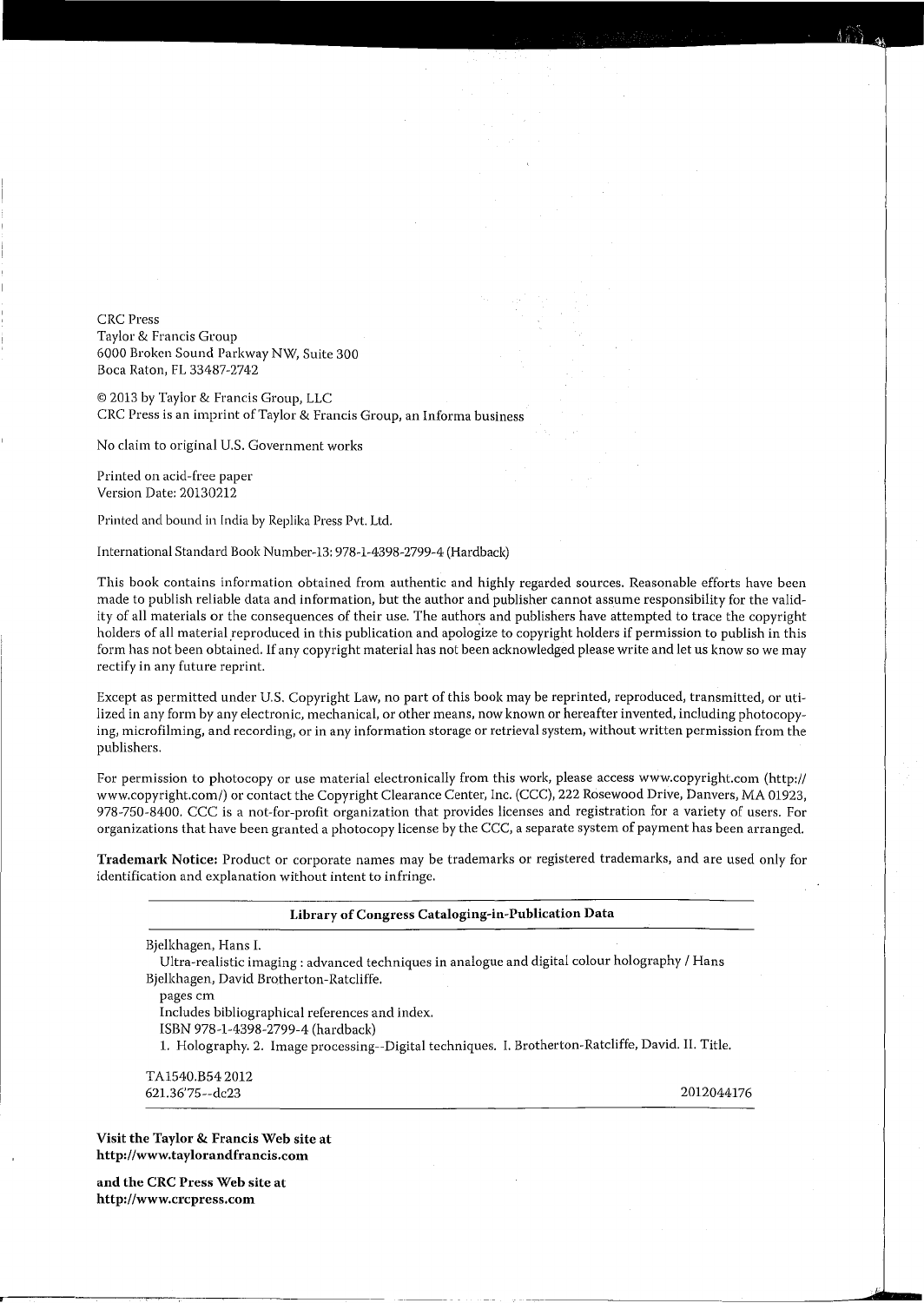## *Contents*

| 1.1 |       |                                                                            |  |
|-----|-------|----------------------------------------------------------------------------|--|
| 1.2 |       |                                                                            |  |
| 1.3 |       |                                                                            |  |
| 1.4 |       |                                                                            |  |
|     | 1.4.1 |                                                                            |  |
|     |       | 1.4.1.1                                                                    |  |
|     |       | 1.4.1.2                                                                    |  |
|     |       | 1.4.1.3                                                                    |  |
|     |       | 1.4.1.4                                                                    |  |
|     |       | 1.4.1.5                                                                    |  |
|     |       | 1.4.1.6                                                                    |  |
|     |       | 1.4.1.7                                                                    |  |
|     |       | 1.4.1.8                                                                    |  |
|     |       | 1.4.1.9                                                                    |  |
|     |       | 1.4.1.10<br>Demise of Laser and Mercury Lamp Transmission Holograms14      |  |
|     | 1.4.2 |                                                                            |  |
|     |       | 1.4.2.1<br>Use of Neodymium Lasers for Portraiture Applications16          |  |
|     |       | 1.4.2.2                                                                    |  |
|     | 1.4.3 |                                                                            |  |
|     |       | 1.4.3.1                                                                    |  |
|     |       | 1.4.3.2<br>Large Rainbow Display Holograms and Embossed Holograms 19       |  |
|     |       | 1.4.3.3                                                                    |  |
|     |       | 1.4.3.4                                                                    |  |
|     |       | 1.4.3.5<br>Australian Rainbow Displays—Australian Holographics Pty. Ltd 21 |  |
|     |       | 1.4.3.6                                                                    |  |
|     |       | 1.4.3.7                                                                    |  |
|     |       | 1.4.3.8                                                                    |  |
|     | 1.4.4 |                                                                            |  |
|     | 1.4.5 |                                                                            |  |
|     | 1.4.6 |                                                                            |  |
|     |       | 1.4.6.1                                                                    |  |
|     |       | 1.4.6.2                                                                    |  |
|     | 1.4.7 |                                                                            |  |
|     | 1.4.8 |                                                                            |  |
|     | 1.4.9 |                                                                            |  |
| 1.5 |       |                                                                            |  |
|     |       |                                                                            |  |
|     |       |                                                                            |  |
|     |       |                                                                            |  |
| 2.1 |       |                                                                            |  |
| 2.2 |       |                                                                            |  |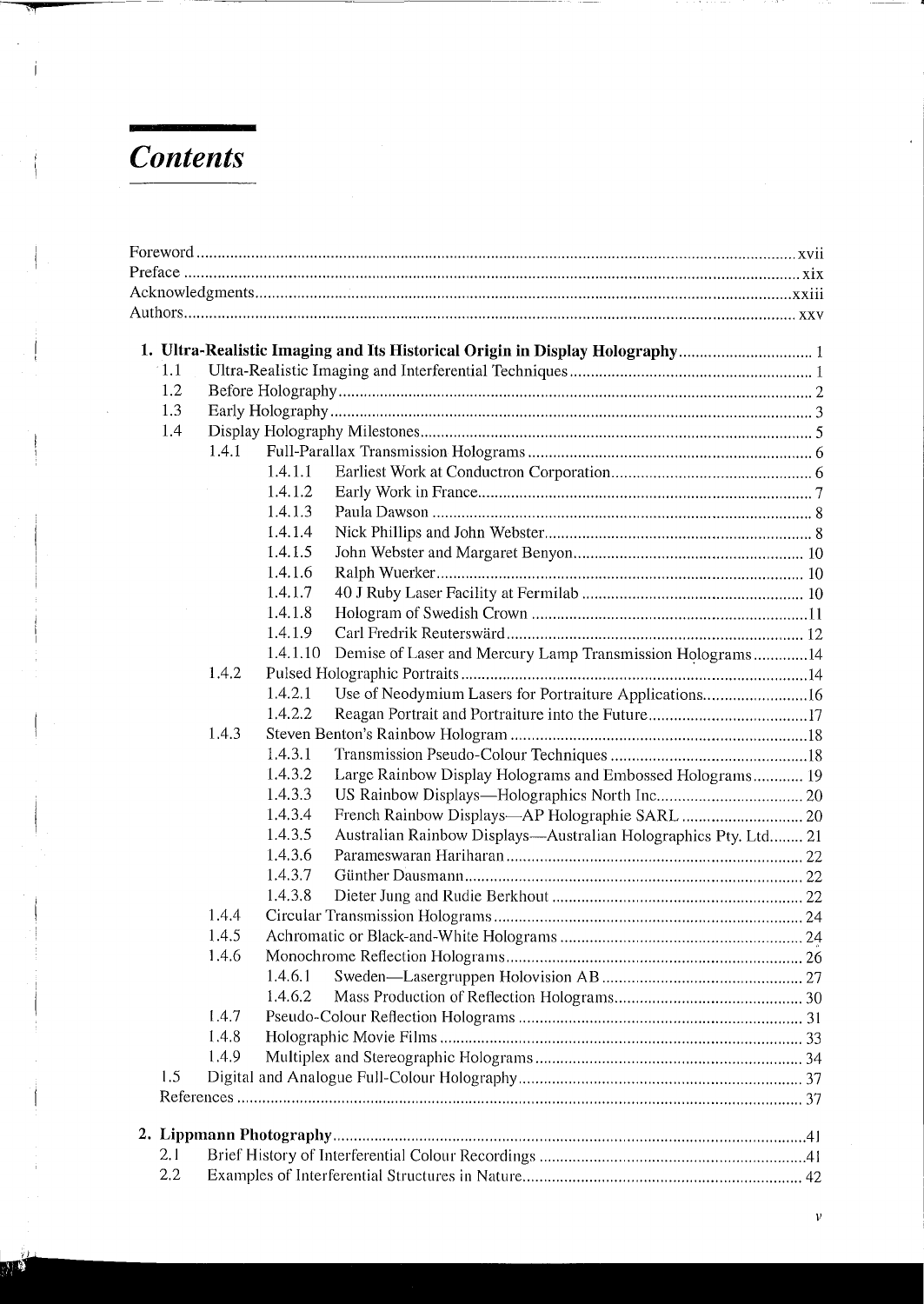vi *Contents*

Ř

្សិ Ăí

Ń

| 2.3 |       |                    |                                                                     |    |
|-----|-------|--------------------|---------------------------------------------------------------------|----|
| 2.4 | 2.4.1 |                    |                                                                     |    |
|     |       |                    |                                                                     |    |
|     | 2.4.2 |                    |                                                                     |    |
|     | 2.4.3 |                    |                                                                     |    |
|     | 2.4.4 |                    |                                                                     |    |
| 2.5 |       |                    |                                                                     |    |
|     | 2.5.1 |                    |                                                                     |    |
|     | 2.5.2 |                    |                                                                     |    |
|     | 2.5.3 |                    |                                                                     |    |
|     | 2.5.4 |                    |                                                                     |    |
| 2.6 |       |                    |                                                                     |    |
|     | 2.6.1 |                    |                                                                     |    |
|     | 2.6.2 |                    |                                                                     |    |
|     | 2.6.3 |                    |                                                                     |    |
|     | 2.6.4 |                    |                                                                     |    |
|     | 2.6.5 |                    |                                                                     |    |
| 2.7 |       |                    |                                                                     |    |
|     | 2.7.1 |                    |                                                                     |    |
|     | 2.7.2 |                    |                                                                     |    |
|     | 2.7.3 |                    | Modern Lippmann Photographs Made with Different Modern Materials 58 |    |
|     |       | 2.7.3.1            |                                                                     |    |
|     |       | 2.7.3.2            |                                                                     |    |
| 2.8 |       |                    |                                                                     |    |
|     |       |                    |                                                                     |    |
|     |       |                    |                                                                     |    |
|     |       |                    |                                                                     |    |
|     |       |                    |                                                                     |    |
| 3.1 |       |                    |                                                                     |    |
| 3.2 |       |                    |                                                                     |    |
|     | 3.2.1 |                    |                                                                     |    |
|     | 3.2.2 |                    |                                                                     |    |
|     | 3.2.3 |                    |                                                                     |    |
|     | 3.2.4 |                    |                                                                     |    |
|     | 3.2.5 |                    |                                                                     |    |
|     |       |                    |                                                                     |    |
|     |       | 3.2.5.1            |                                                                     |    |
|     |       | 3.2.5.2            |                                                                     |    |
|     |       | 3.2.5.3            |                                                                     |    |
|     |       | 3.2.5.4            |                                                                     |    |
| 3.3 |       |                    |                                                                     | 76 |
|     | 3.3.1 |                    |                                                                     |    |
|     | 3.3.2 |                    |                                                                     |    |
| 3.4 |       |                    |                                                                     |    |
|     | 3.4.1 |                    |                                                                     |    |
|     |       | 3.4.1.1            |                                                                     |    |
|     |       | 3.4.1.2            |                                                                     |    |
|     | 3.4.2 |                    |                                                                     |    |
|     | 3.4.3 |                    |                                                                     |    |
|     | 3.4.4 |                    |                                                                     |    |
|     | 3.4.5 |                    |                                                                     |    |
|     | 3.4.6 |                    |                                                                     |    |
|     |       | 3.4.6.1            |                                                                     |    |
|     |       | 3.4.6.2<br>3.4.6.3 |                                                                     |    |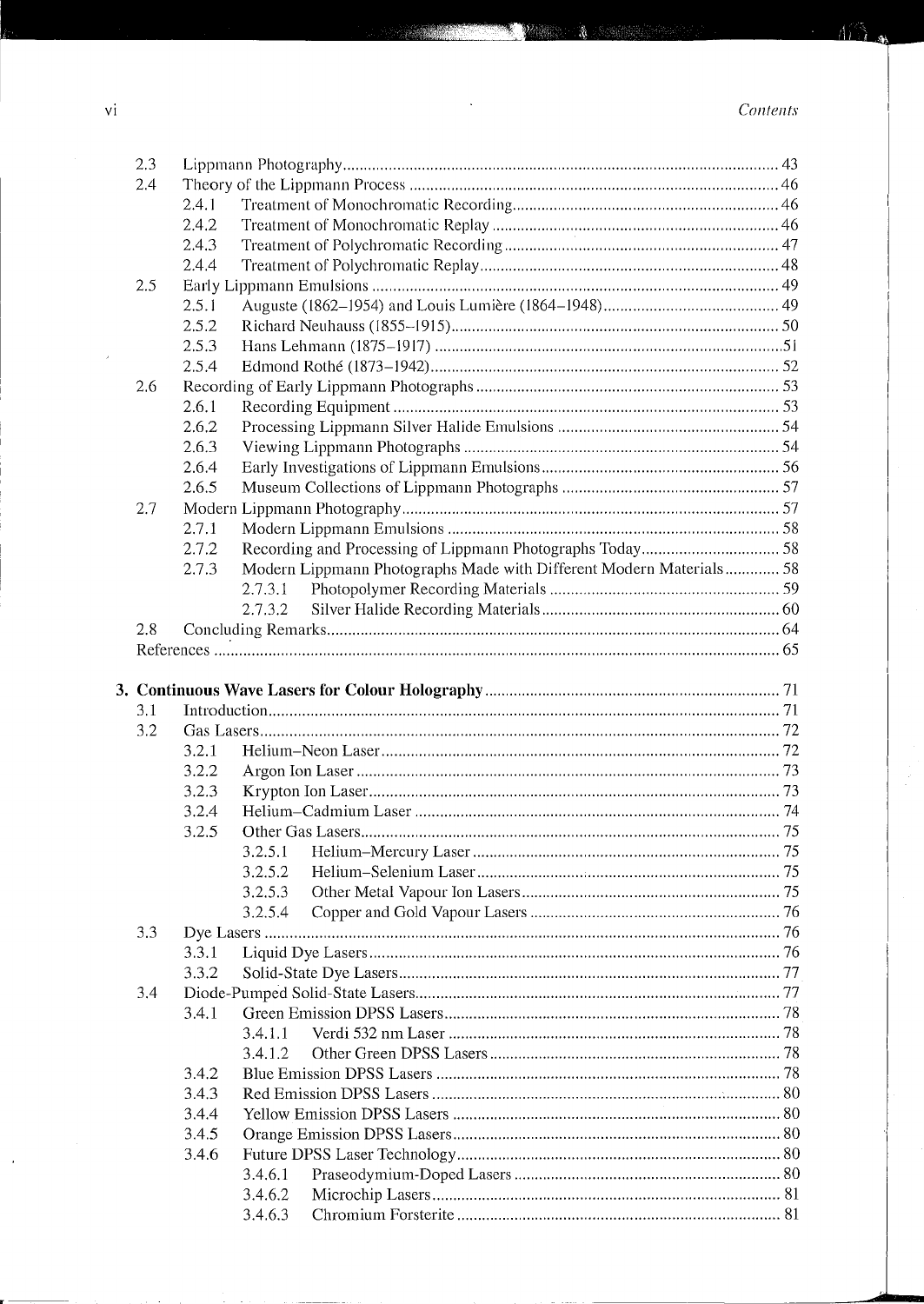j

|      |        | 3.4.6.4    |  |
|------|--------|------------|--|
| 3.5  |        |            |  |
|      | 3.5.1  |            |  |
|      | 3.5.2  |            |  |
|      | 3.5.3  |            |  |
|      | 3.5.4  |            |  |
|      | 3.5.5  |            |  |
|      | 3.5.6  |            |  |
| 3.6  |        |            |  |
| 3.7  |        |            |  |
|      |        |            |  |
|      |        |            |  |
|      |        |            |  |
| 4.1  |        |            |  |
|      | 4.1.1  |            |  |
|      | 4.1.2  |            |  |
|      | 4.1.3  |            |  |
| 4.2  |        |            |  |
|      | 4.2.1  |            |  |
| 4.3  |        |            |  |
|      | 4.3.1  |            |  |
|      | 4.3.2  |            |  |
|      | 4.3.3  |            |  |
| 4.4  |        |            |  |
|      | 4.4.1  |            |  |
|      | 4.4.2  |            |  |
|      | 4.4.3  |            |  |
| 4.5  |        |            |  |
|      | 4.5.1  |            |  |
|      |        | 4, 5, 1, 1 |  |
|      |        | 4.5.1.2    |  |
|      | 4.5.2  |            |  |
|      | 4.5.3  |            |  |
| 4.6  |        |            |  |
|      | 4.6.1  |            |  |
|      | 4.6.2  |            |  |
| 4.7  |        |            |  |
|      | 4.7.1  |            |  |
| 4.8  |        |            |  |
|      | 4.8.1  |            |  |
|      | 4.8.2  |            |  |
|      | 4.8.3  |            |  |
| 4.9  |        |            |  |
| 4.10 |        |            |  |
|      | 4.10.1 |            |  |
|      | 4.10.2 |            |  |
|      | 4.10.3 |            |  |
|      | 4.10.4 |            |  |
|      | 4.10.5 |            |  |
|      | 4.10.6 |            |  |
|      | 4.10.7 |            |  |
| 4.11 |        |            |  |
|      | 4.11.1 |            |  |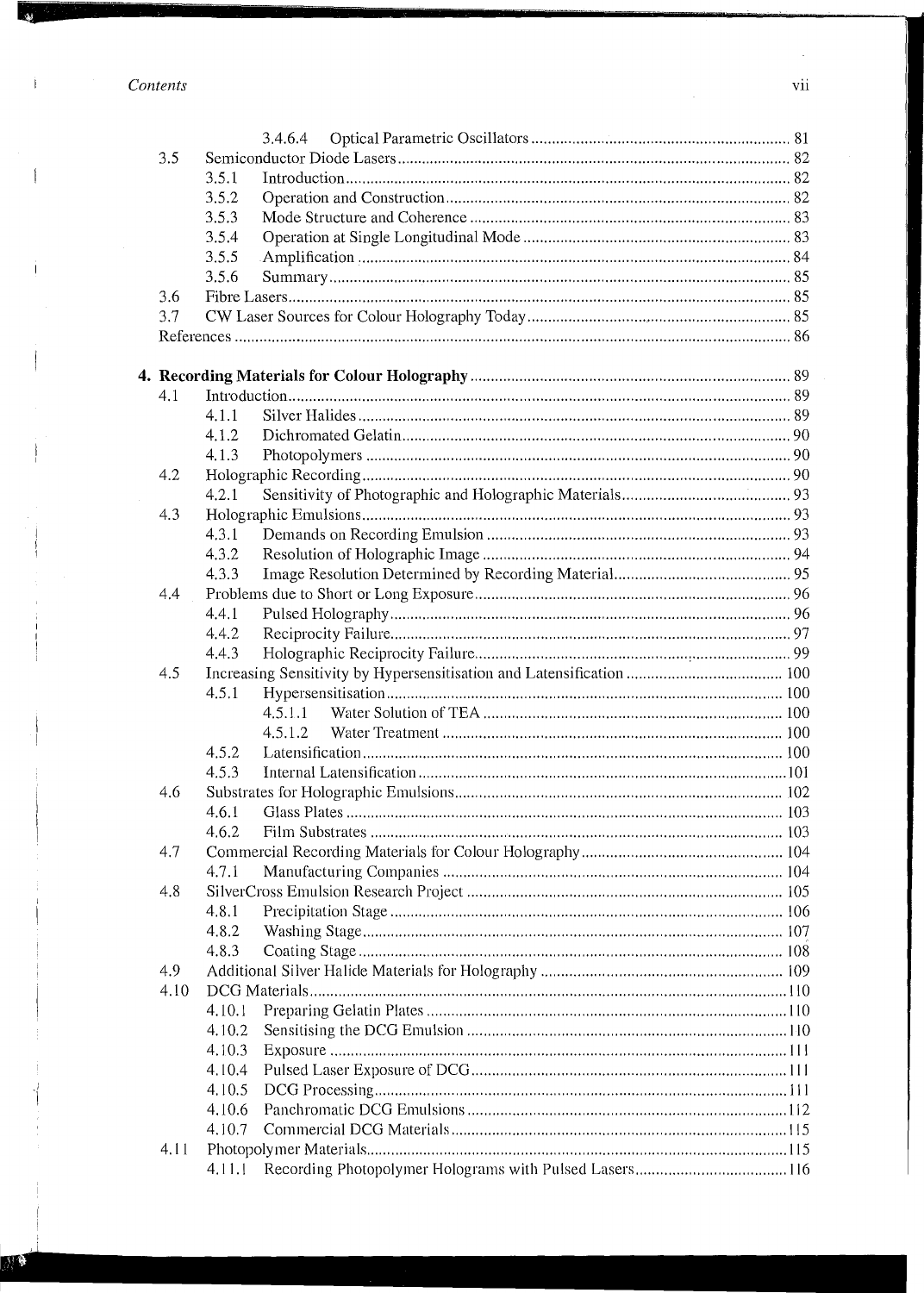经客

|     | 4.11.2         |                                                                                                          |  |
|-----|----------------|----------------------------------------------------------------------------------------------------------|--|
|     |                |                                                                                                          |  |
|     |                |                                                                                                          |  |
|     |                |                                                                                                          |  |
|     |                |                                                                                                          |  |
| 5.1 |                |                                                                                                          |  |
| 5.2 |                |                                                                                                          |  |
| 5.3 |                |                                                                                                          |  |
|     | 5.3.1          |                                                                                                          |  |
|     | 5.3.2          | Colour Holograms in Single-Layer Silver Halide Emulsions132                                              |  |
| 5.4 |                |                                                                                                          |  |
|     | 5.4.1          |                                                                                                          |  |
|     | 5.4.2          |                                                                                                          |  |
|     | 5.4.3          |                                                                                                          |  |
|     | 5.4.4          |                                                                                                          |  |
| 5.5 |                |                                                                                                          |  |
|     | 5.5.1          |                                                                                                          |  |
|     | 5.5.2          |                                                                                                          |  |
|     | 5.5.3          |                                                                                                          |  |
|     | 5.5.4          |                                                                                                          |  |
|     | 5.5.5          |                                                                                                          |  |
|     | 5.5.6          |                                                                                                          |  |
| 5.6 |                |                                                                                                          |  |
|     |                |                                                                                                          |  |
|     |                |                                                                                                          |  |
|     |                |                                                                                                          |  |
| 6.1 |                |                                                                                                          |  |
| 6.2 |                |                                                                                                          |  |
|     | 6.2.1          |                                                                                                          |  |
|     | 6.2.2          |                                                                                                          |  |
| 6.3 |                | Flashlamp-Pumped Lasers Based on Crystals Doped with Neodymium at 1 µm162                                |  |
|     | 6.3.1          |                                                                                                          |  |
|     | 6.3.2          |                                                                                                          |  |
|     | 6.3.3          |                                                                                                          |  |
|     | 6.3.4<br>6.3.5 |                                                                                                          |  |
|     |                | 6.3.5.1                                                                                                  |  |
|     |                | 6.3.5.2                                                                                                  |  |
|     |                | 6.3.5.3                                                                                                  |  |
|     |                | 6.3.5.4                                                                                                  |  |
|     | 6.3.6          |                                                                                                          |  |
|     | 6.3.7          |                                                                                                          |  |
| 6.4 |                | High-Energy Two-Colour Emission: Stimulated Raman Amplification172                                       |  |
|     | 6.4.1          |                                                                                                          |  |
| 6.5 |                |                                                                                                          |  |
|     | 6.5.1          |                                                                                                          |  |
|     | 6.5.2          |                                                                                                          |  |
|     | 6.5.3          |                                                                                                          |  |
|     |                | 6.5.3.1                                                                                                  |  |
|     |                | 6.5.3.2                                                                                                  |  |
|     | 6.5.4          | Amplification at 1.3 µm: Higher Energy Emissions in the Red and Blue 187                                 |  |
| 6.6 |                | Pulsed Holography Lasers Based on Titanium Sapphire (Ti:Al <sub>2</sub> O <sub>3</sub> ) and Cr:LiSAF187 |  |
| 6.7 |                |                                                                                                          |  |
|     |                |                                                                                                          |  |

r·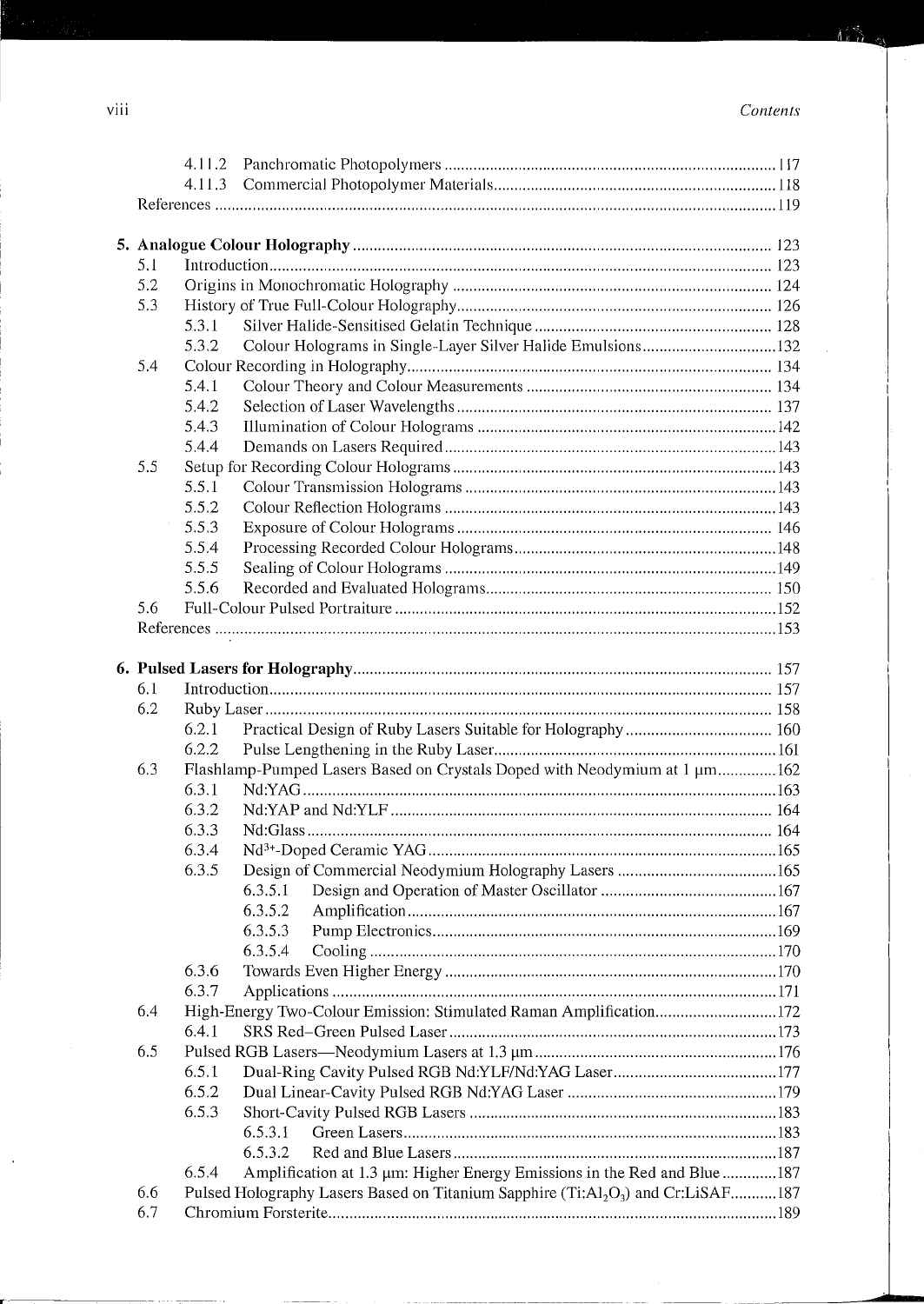$\mathcal{M}=\mathcal{M}$ 

|     | 6.7.1  |                                                                               |  |
|-----|--------|-------------------------------------------------------------------------------|--|
| 6.8 |        |                                                                               |  |
|     |        |                                                                               |  |
|     |        |                                                                               |  |
|     |        |                                                                               |  |
| 7.1 |        |                                                                               |  |
| 7.2 |        |                                                                               |  |
| 7.3 |        |                                                                               |  |
| 7.4 |        |                                                                               |  |
|     | 7.4.1  |                                                                               |  |
|     | 7.4.2  |                                                                               |  |
|     | 7.4.3  |                                                                               |  |
|     | 7.4.4  |                                                                               |  |
|     | 7.4.5  |                                                                               |  |
| 7.5 |        |                                                                               |  |
|     | 7.5.1  |                                                                               |  |
|     |        | 7.5.1.1                                                                       |  |
|     |        |                                                                               |  |
|     | 7.5.2  |                                                                               |  |
|     | 7.5.3  |                                                                               |  |
|     | 7.5.4  |                                                                               |  |
|     |        | 7.5.4.1                                                                       |  |
|     |        | Basic Systems in RGB-Pulsed Laser Triple-Beam Printers 206<br>7.5.4.2         |  |
|     | 7.5.5  |                                                                               |  |
|     | 7.5.6  |                                                                               |  |
|     | 7.5.7  |                                                                               |  |
|     | 7.5.8  |                                                                               |  |
|     |        | 7.5.8.1                                                                       |  |
|     | 7.5.9  |                                                                               |  |
|     |        | 7.5.9.1                                                                       |  |
|     | 7.5.10 |                                                                               |  |
| 7.6 |        |                                                                               |  |
| 7.7 |        |                                                                               |  |
|     |        |                                                                               |  |
|     |        |                                                                               |  |
|     |        | 8. Digital Holographic Printing: Data Preparation, Theory and Algorithms  237 |  |
| 8.1 |        |                                                                               |  |
| 8.2 |        |                                                                               |  |
| 8.3 |        |                                                                               |  |
| 8.4 |        |                                                                               |  |
| 8.5 |        |                                                                               |  |
| 8.6 |        |                                                                               |  |
|     |        |                                                                               |  |
| 8.7 | 8.7.1  |                                                                               |  |
|     |        |                                                                               |  |
|     | 8.7.2  |                                                                               |  |
| 8.8 |        |                                                                               |  |
|     | 8.8.1  |                                                                               |  |
|     | 8.8.2  |                                                                               |  |
|     |        | 8.8.2.1                                                                       |  |
|     | 8.8.3  |                                                                               |  |
|     | 8.8.4  |                                                                               |  |
|     | 8.8.5  |                                                                               |  |
| 8.9 |        |                                                                               |  |
|     | 8.9.1  |                                                                               |  |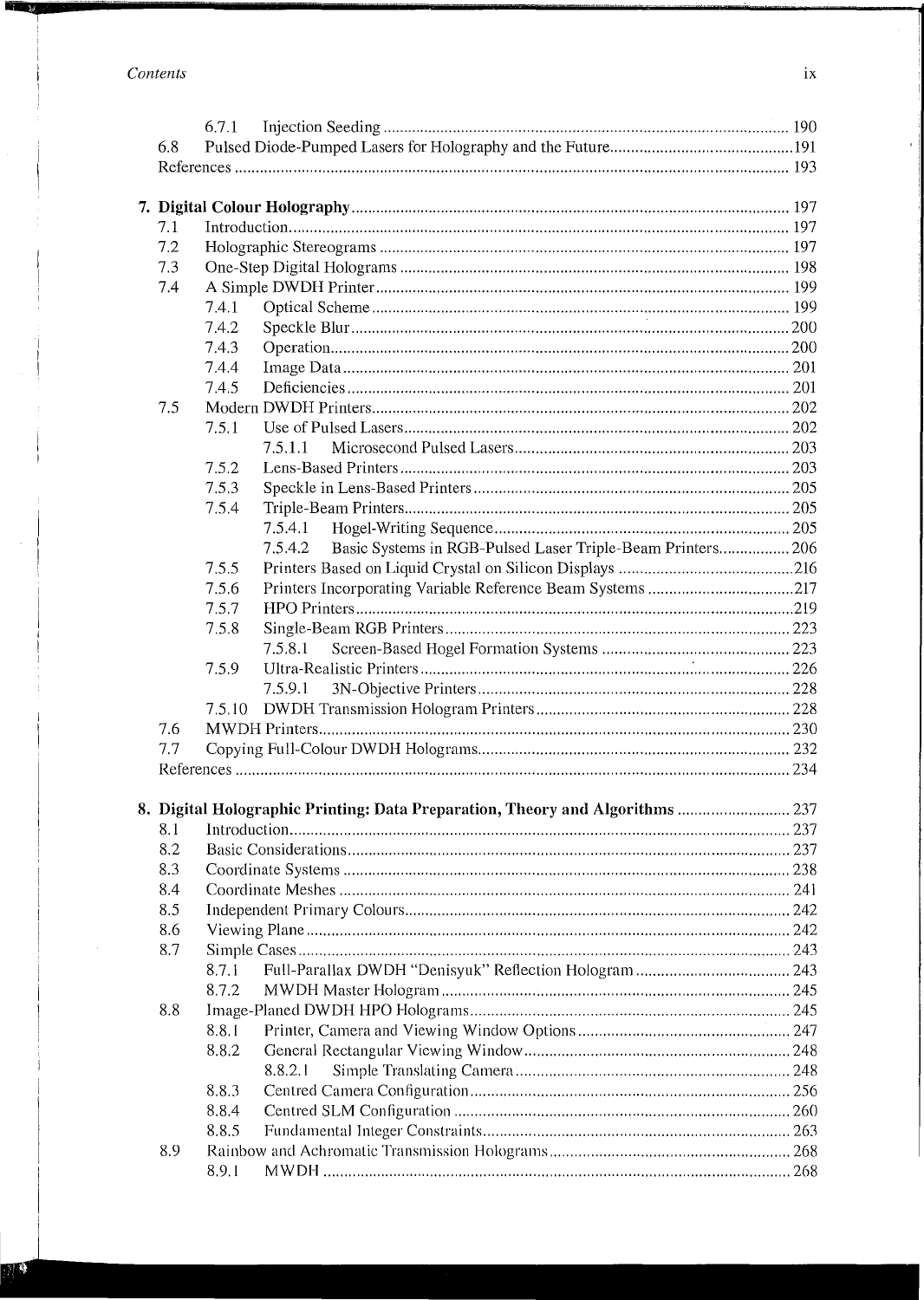|      |        | 8.9.1.1                                                                                |  |
|------|--------|----------------------------------------------------------------------------------------|--|
|      |        | 8.9.1.2                                                                                |  |
|      |        | 8.9.1.3<br>Achromatically Tilted Component-Colour H <sub>1</sub> Masters 275           |  |
|      |        | 8.9.1.4                                                                                |  |
|      | 8.9.2  |                                                                                        |  |
|      | 8.9.3  |                                                                                        |  |
|      |        | 8.9.3.1                                                                                |  |
|      |        | 8.9.3.2<br>Transformations Required When Using an RGB Laser 278                        |  |
|      |        | 8.9.3.3                                                                                |  |
| 8.10 |        |                                                                                        |  |
|      |        |                                                                                        |  |
|      | 8.10.1 |                                                                                        |  |
|      | 8.10.2 |                                                                                        |  |
|      | 8.10.3 |                                                                                        |  |
|      |        |                                                                                        |  |
|      |        |                                                                                        |  |
|      |        | 9. Digital Holographic Printing: Computational Methods for Full-Parallax Holograms 293 |  |
| 9.1  |        |                                                                                        |  |
| 9.2  |        |                                                                                        |  |
|      | 9.2.1  |                                                                                        |  |
|      | 9.2.2  |                                                                                        |  |
|      | 9.2.3  |                                                                                        |  |
|      | 9.2.4  |                                                                                        |  |
|      | 9.2.5  |                                                                                        |  |
|      | 9.2.6  |                                                                                        |  |
|      |        | General Astigmatic Rectangular Viewing Window 302<br>9.2.6.1                           |  |
| 9.3  |        |                                                                                        |  |
| 9.4  |        |                                                                                        |  |
| 9.5  |        |                                                                                        |  |
| 9.6  |        |                                                                                        |  |
|      |        |                                                                                        |  |
|      |        |                                                                                        |  |
|      |        |                                                                                        |  |
| 10.1 |        |                                                                                        |  |
| 10.2 |        |                                                                                        |  |
|      |        |                                                                                        |  |
|      | 10.2.1 |                                                                                        |  |
|      | 10.2.2 |                                                                                        |  |
|      | 10.2.3 | Hybrid Translating/Rotating Camera with Optimised Target 326                           |  |
|      | 10.2.4 |                                                                                        |  |
|      | 10.2.5 |                                                                                        |  |
|      | 10.2.6 |                                                                                        |  |
|      | 10.2.7 |                                                                                        |  |
| 10.3 |        | Image Acquisition from a Physical Scene: Full-Parallax Digital Holograms 339           |  |
|      | 10.3.1 | Horizontal Rotating Platform with Vertically Linear-Translating Camera 340             |  |
|      |        | 10.3.1.1                                                                               |  |
|      |        |                                                                                        |  |
|      | 10.3.2 |                                                                                        |  |
| 10.4 |        |                                                                                        |  |
|      | 10.4.1 |                                                                                        |  |
|      | 10.4.2 |                                                                                        |  |
| 10.5 |        | Images Derived from a Virtual Computer Model: Full-Parallax Holograms 357              |  |
|      | 10.5.1 |                                                                                        |  |
|      | 10.5.2 |                                                                                        |  |
|      | 10.5.3 |                                                                                        |  |
|      |        |                                                                                        |  |

~----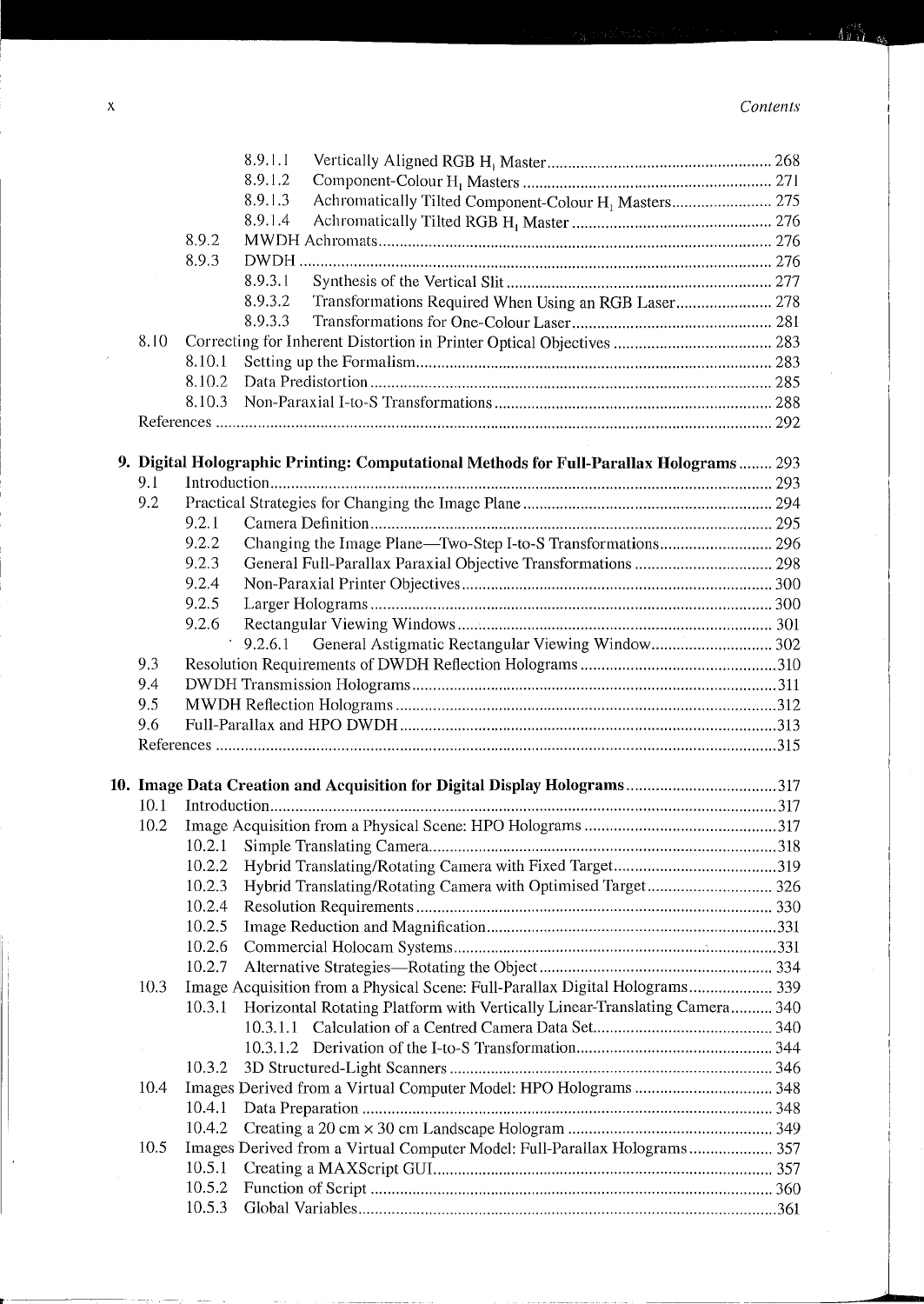**+**

 $\mathbf i$ 

 $\overline{1}$ 

|      | 10.5.4                                                                                  |  |
|------|-----------------------------------------------------------------------------------------|--|
|      | 10.5.5                                                                                  |  |
|      | 10.5.6                                                                                  |  |
|      | 10.5.7                                                                                  |  |
|      |                                                                                         |  |
|      |                                                                                         |  |
|      |                                                                                         |  |
| 11.1 |                                                                                         |  |
| 11.2 | Three-Dimensional Paraxial Theory of the Thin Transmission Hologram 370                 |  |
|      | 11.2.1                                                                                  |  |
|      | 11.2.2                                                                                  |  |
|      |                                                                                         |  |
|      | 11.2.3                                                                                  |  |
| 11.3 |                                                                                         |  |
| 11.4 | Three-Dimensional Theory of the Thick Transmission Hologram381                          |  |
|      | 11.4.1                                                                                  |  |
|      | 11.4.2                                                                                  |  |
| 11.5 |                                                                                         |  |
| 11.6 |                                                                                         |  |
| 11.7 |                                                                                         |  |
| 11.8 |                                                                                         |  |
| 11.9 |                                                                                         |  |
|      | 11.10 Solving the Helmholtz Equation in Volume Gratings: Coupled Wave Theory 394        |  |
|      | 11.10.1                                                                                 |  |
|      | 11.10.2                                                                                 |  |
|      | 11.10.3                                                                                 |  |
|      | 11.10.4                                                                                 |  |
|      | 11.10.5                                                                                 |  |
|      | 11.10.6                                                                                 |  |
|      | 11.10.6.1 Behaviour of the Lossless Transmission Hologram 401                           |  |
|      |                                                                                         |  |
|      | 11.10.7                                                                                 |  |
|      | 11.10.8                                                                                 |  |
|      | Recording of Complex Wave Fronts and Multiple Gratings414                               |  |
|      | 11.10.9                                                                                 |  |
|      |                                                                                         |  |
|      |                                                                                         |  |
|      |                                                                                         |  |
|      |                                                                                         |  |
|      | 11.12 Computational Methods of Calculating Diffractive Efficiency of Planar Gratings421 |  |
|      | 11.12.1 Rigorous Coupled Wave Theory and Rigorous Modal Theory421                       |  |
|      |                                                                                         |  |
|      |                                                                                         |  |
|      |                                                                                         |  |
|      | 12. Diffraction Efficiency: An Alternative Approach Using the PSM Model  425            |  |
| 12.1 |                                                                                         |  |
| 12.2 | Formulation of the Simplest Model—The Unslanted Reflection Grating at                   |  |
|      |                                                                                         |  |
|      | Comparison with a Numerical Solution of the Helmholtz Equation 429<br>12.2.1            |  |
| 12.3 |                                                                                         |  |
|      | 12.3.1<br>Numerical Solution for Two-Colour Normal-Incidence Reflection Gratings431     |  |
|      | Numerical Solution for Three-Colour Normal-Incidence Reflection Gratings433<br>12.3.2   |  |
| 12.4 |                                                                                         |  |
|      | 12.4.1                                                                                  |  |
|      | 12.4.2                                                                                  |  |
|      |                                                                                         |  |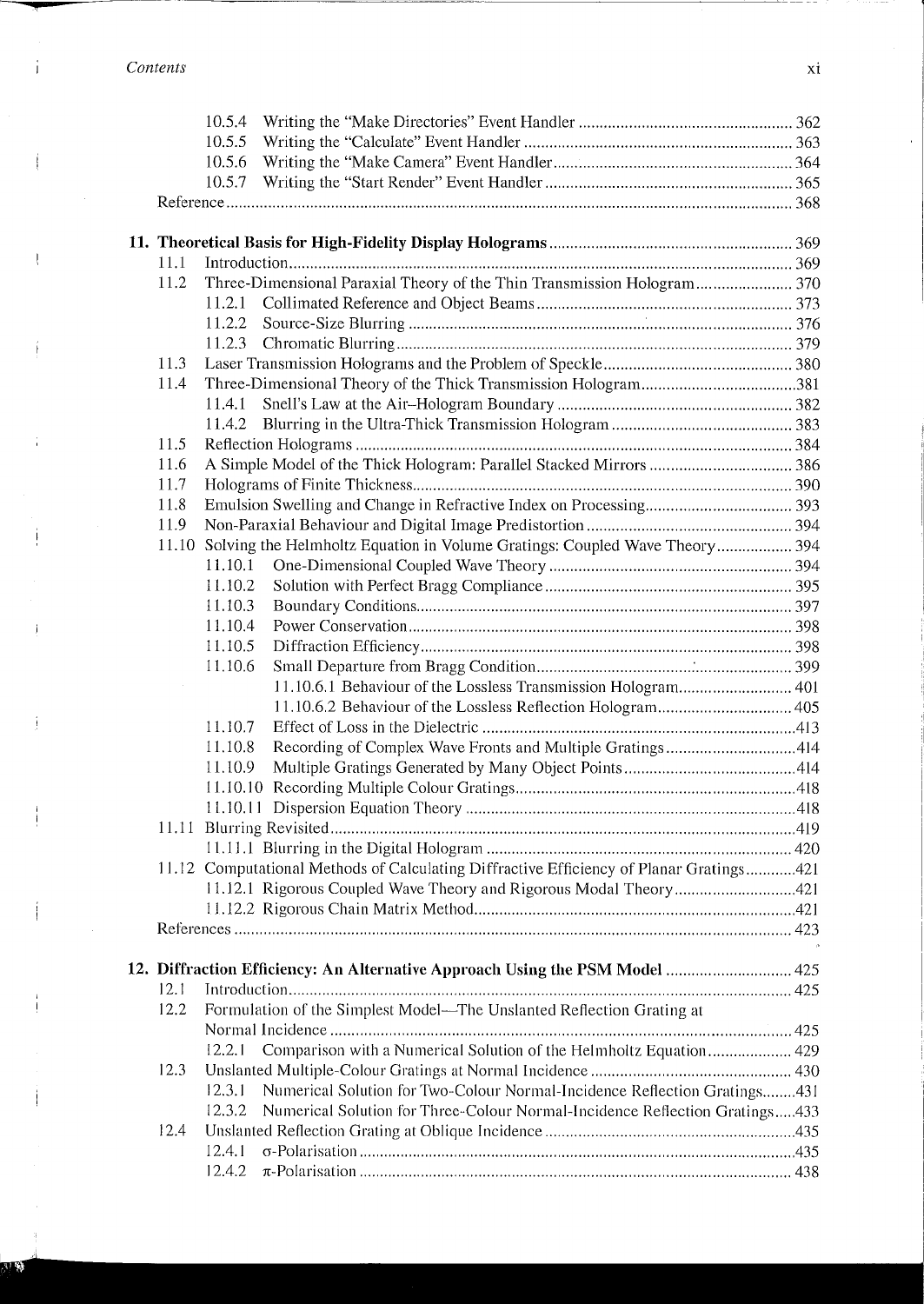$\int_{HS}^{2\pi}$ ليو

|              | 12.4.3 | Simplification of PSM Equations to Ordinary Differential Equations 439           |  |
|--------------|--------|----------------------------------------------------------------------------------|--|
|              | 12.4.4 |                                                                                  |  |
|              | 12.4.5 |                                                                                  |  |
|              | 12.4.6 | Comparison of Kogelnik's Theory with the PSM Theory for Unslanted                |  |
|              |        |                                                                                  |  |
| 12.5         |        |                                                                                  |  |
|              | 12.5.1 |                                                                                  |  |
| 12.6         |        |                                                                                  |  |
| 12.7         |        |                                                                                  |  |
| 12.8         |        | Comparison of the PSM Theory with Kogelnik's Theory for Slanted Gratings 450     |  |
| 12.9         |        |                                                                                  |  |
|              |        | 12.10 Extending PSM to Describe Spatially Multiplexed Monochromatic Gratings 451 |  |
|              |        | 12.11 Coupled Wave Theory, PSM and the Rigorous Coupled Wave Theory 455          |  |
|              |        |                                                                                  |  |
|              |        |                                                                                  |  |
|              |        |                                                                                  |  |
|              |        |                                                                                  |  |
|              |        |                                                                                  |  |
| 13.1         |        |                                                                                  |  |
|              | 13.1.1 |                                                                                  |  |
|              | 13.1.2 |                                                                                  |  |
|              | 13.1.3 |                                                                                  |  |
|              | 13.1.4 | Illumination of Large Rainbow and Rainbow-Achromatic Displays 467                |  |
| 13.2         |        |                                                                                  |  |
|              | 13.2.1 |                                                                                  |  |
|              | 13.2.2 |                                                                                  |  |
|              | 13.2.3 |                                                                                  |  |
|              | 13.2.4 |                                                                                  |  |
| 13.3         |        |                                                                                  |  |
|              | 13.3.1 |                                                                                  |  |
|              | 13.3.2 |                                                                                  |  |
|              | 13.3.3 |                                                                                  |  |
|              | 13.3.4 |                                                                                  |  |
|              | 13.3.5 |                                                                                  |  |
|              | 13.3.6 |                                                                                  |  |
|              |        |                                                                                  |  |
|              |        |                                                                                  |  |
|              |        | 13.3.6.3                                                                         |  |
|              |        | 13.3.6.4 LEDs and Hologram Illumination—Wavelength Matching 478                  |  |
|              |        | 13.3.6.5                                                                         |  |
|              |        | 13.3.6.6                                                                         |  |
|              |        | 13.3.6.7                                                                         |  |
|              |        | 13.3.6.8                                                                         |  |
|              |        |                                                                                  |  |
|              |        |                                                                                  |  |
|              |        |                                                                                  |  |
|              |        |                                                                                  |  |
| 13.4         |        |                                                                                  |  |
|              |        |                                                                                  |  |
|              |        | Exhibition Facilities and Galleries Suitable for Displaying Holograms  486       |  |
| 13.5<br>13.6 |        |                                                                                  |  |

 $\ddot{\phantom{0}}$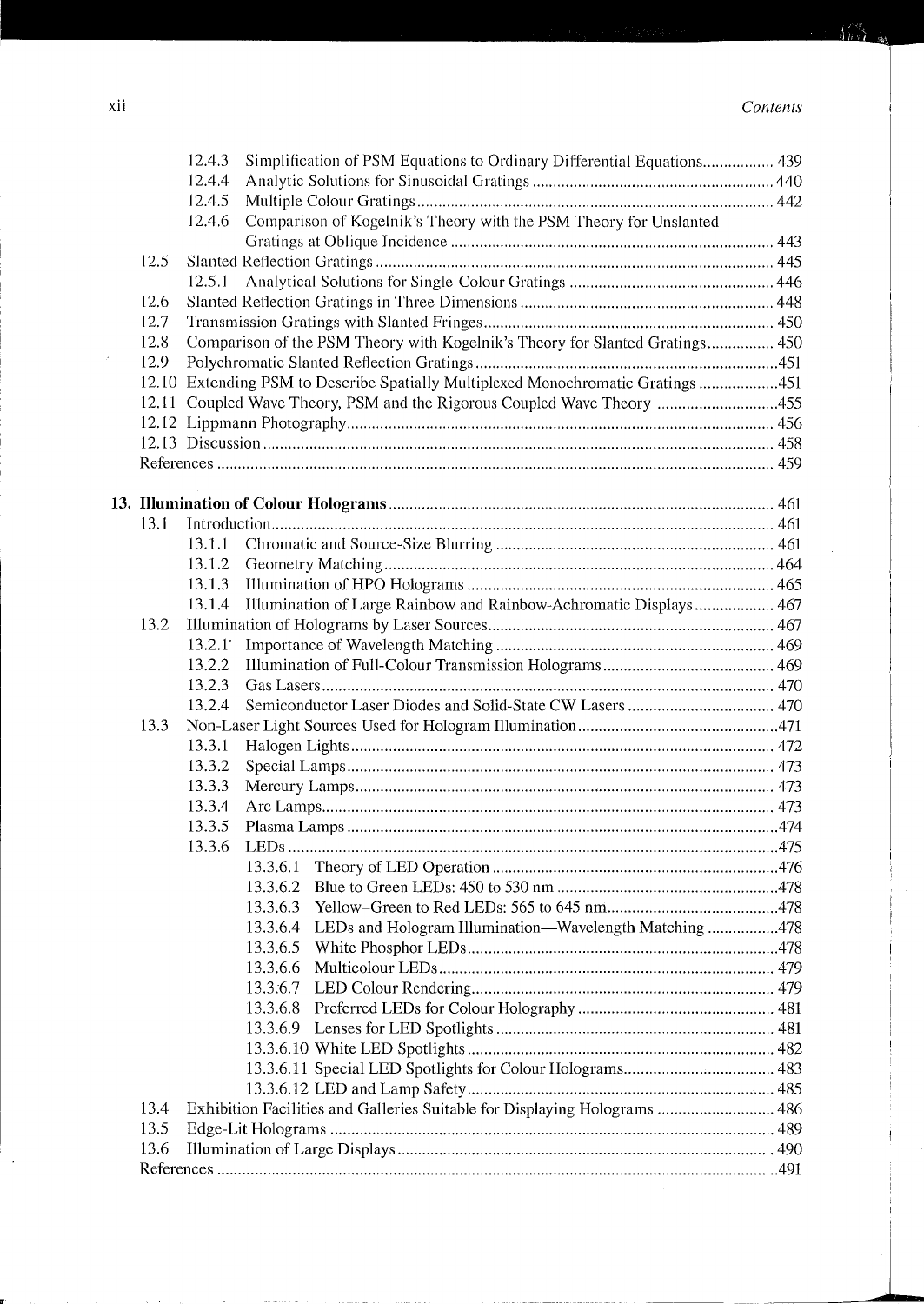ï

í

j.

Í

ì

Ť

Í

| 14.1             |                                                                                |     |
|------------------|--------------------------------------------------------------------------------|-----|
| 14.2             |                                                                                |     |
|                  | 14.2.1                                                                         |     |
|                  | 14.2.2                                                                         |     |
|                  | 14.2.3                                                                         |     |
| 14.3             |                                                                                |     |
|                  | 14.3.1                                                                         |     |
|                  | 14.3.1.1                                                                       |     |
|                  | 14.3.1.2                                                                       |     |
|                  | 14.3.1.3                                                                       |     |
|                  |                                                                                |     |
|                  | Digital Display Holograms for Advertising and Product Promotion  507<br>14.3.2 |     |
|                  | 14.3.2.1                                                                       |     |
|                  |                                                                                |     |
|                  |                                                                                |     |
|                  |                                                                                |     |
|                  | Digital Display Holograms for Mapping and Architectural Design 511<br>14.3.3   |     |
|                  | 14.3.3.1 Horizontally Mounted Overhead-Illuminated Holograms511                |     |
|                  | 14.3.4                                                                         |     |
|                  | 14.3.5                                                                         |     |
|                  | 14.3.6                                                                         |     |
|                  | 14.3.7                                                                         |     |
| 14.4             |                                                                                |     |
|                  | 14.4.1<br>Holographic Windows and Super-Realistic 3D Static Displays 517       |     |
|                  | 14.4.1.1 Creation of Space—High Virtual Volume Displays 518                    |     |
|                  |                                                                                |     |
|                  | 14.4.2                                                                         |     |
|                  | Real-Time 3D Display Technologies Based on Holography 522<br>14.4.3            |     |
|                  | Simple Autostereoscopic Systems Based on Holographic Screens 522<br>14.4.3.1   |     |
|                  | Multiprojector Autostereoscopic Systems Based on Holographic<br>14.4.3.2       |     |
|                  |                                                                                |     |
|                  |                                                                                |     |
|                  |                                                                                |     |
|                  |                                                                                |     |
|                  |                                                                                |     |
|                  |                                                                                |     |
|                  | Appendix 1: Historical Origins of Display Holography: Spreading Awareness 537  |     |
|                  |                                                                                |     |
|                  |                                                                                |     |
|                  |                                                                                |     |
|                  |                                                                                |     |
|                  |                                                                                |     |
|                  |                                                                                |     |
|                  |                                                                                |     |
| A2.1             |                                                                                |     |
| A2.2             |                                                                                | 543 |
| A2.3             |                                                                                |     |
| A2.4             |                                                                                |     |
| A2.5             |                                                                                |     |
| A2.6             |                                                                                |     |
| A2.7             |                                                                                |     |
| A <sub>2.8</sub> |                                                                                |     |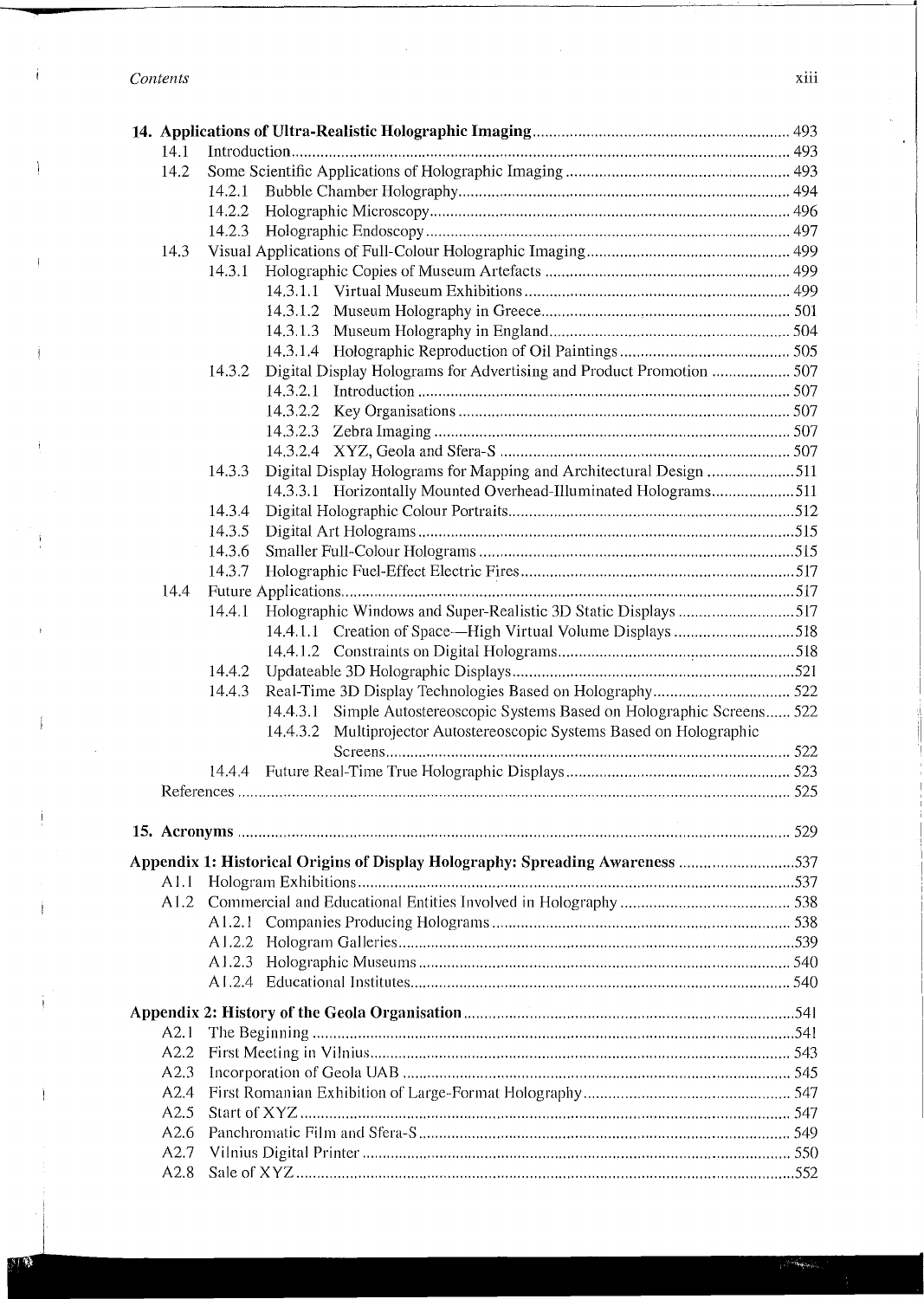|      | Appendix 3: Active Cavity Length Stabilisation in Pulsed Neodymium Lasers553      |  |
|------|-----------------------------------------------------------------------------------|--|
| A3.I |                                                                                   |  |
| A3.2 | Example of Cavity Stabilisation System Using Heated Rear Mirror Holder553         |  |
| A3.3 |                                                                                   |  |
|      |                                                                                   |  |
|      |                                                                                   |  |
|      |                                                                                   |  |
|      | Appendix 4: Aberration Correction by Image Predistortion in Digital Holograms 561 |  |
|      |                                                                                   |  |
|      |                                                                                   |  |
| A4.3 |                                                                                   |  |
| A4.4 |                                                                                   |  |
|      |                                                                                   |  |
|      |                                                                                   |  |
|      |                                                                                   |  |
|      |                                                                                   |  |
|      |                                                                                   |  |
|      | Appendix 6: Design Study of Compact RGB LED Hologram Illumination Source 573      |  |
| A6.1 |                                                                                   |  |
| A6.2 |                                                                                   |  |
| A6.3 |                                                                                   |  |
| A6.4 |                                                                                   |  |
|      |                                                                                   |  |
|      |                                                                                   |  |
|      | A6.4.3 Geometrical Ray Tracing in the Point-Source Approximation  580             |  |
|      |                                                                                   |  |
|      |                                                                                   |  |
|      |                                                                                   |  |
|      |                                                                                   |  |
|      |                                                                                   |  |
|      |                                                                                   |  |
| A6.5 |                                                                                   |  |
|      |                                                                                   |  |
|      |                                                                                   |  |
|      |                                                                                   |  |
| A6.6 |                                                                                   |  |
| A6.7 |                                                                                   |  |
|      |                                                                                   |  |
|      |                                                                                   |  |
|      |                                                                                   |  |
| A7.1 |                                                                                   |  |
| A7.2 |                                                                                   |  |
|      |                                                                                   |  |
|      | Appendix 8: Rigorous Coupled Wave Theory of Simple and Multiplexed Gratings 601   |  |
| A8.1 |                                                                                   |  |
| A8.2 |                                                                                   |  |
| A8.3 |                                                                                   |  |
| A8.4 |                                                                                   |  |
| A8.5 |                                                                                   |  |
|      | A8.5.1 Comparison of Kogelnik's Theory and PSM Theory with RCW Theory 604         |  |
|      |                                                                                   |  |
|      |                                                                                   |  |
|      |                                                                                   |  |
|      |                                                                                   |  |
|      |                                                                                   |  |

l<br>L